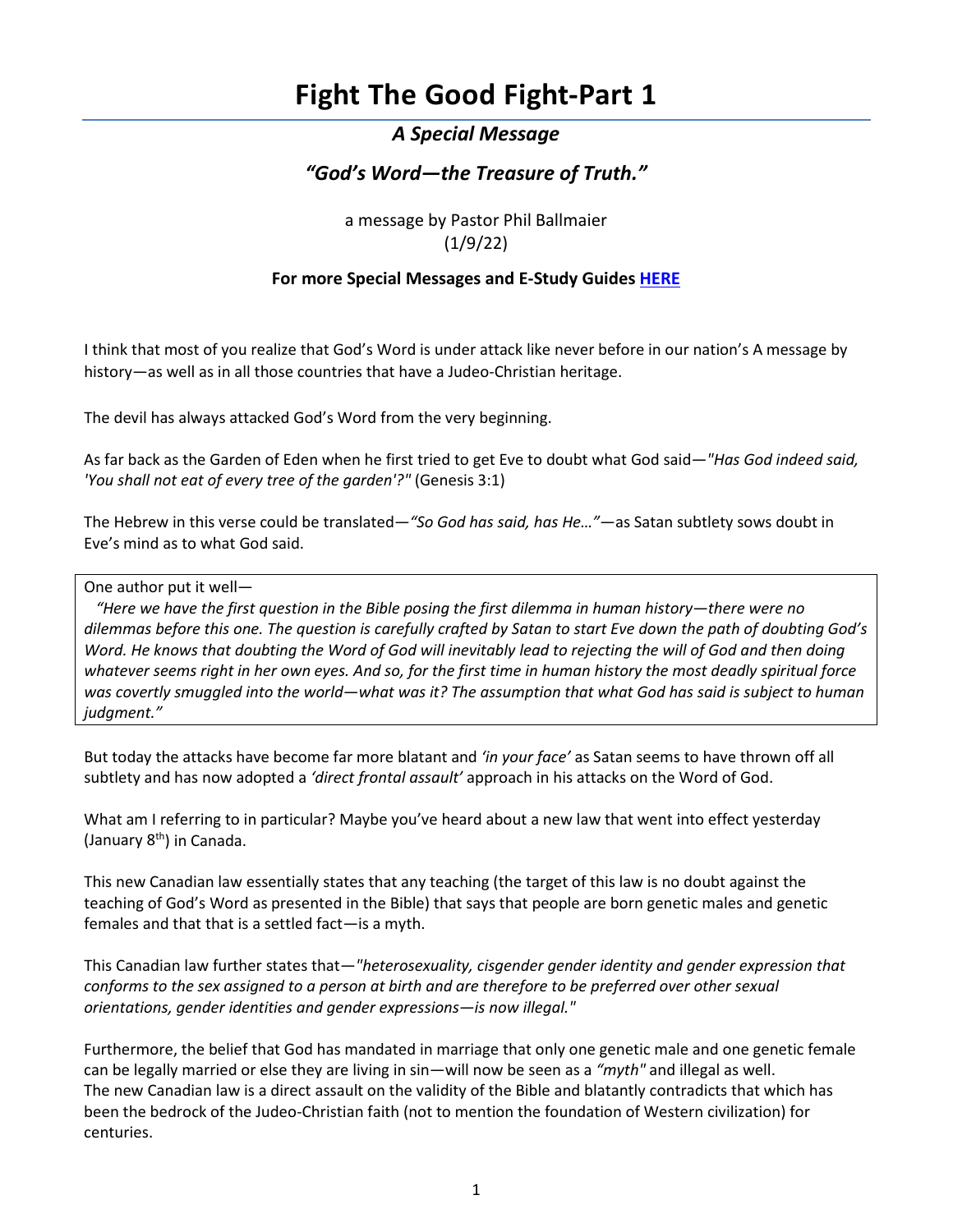Pastor John MacArthur explained in an open letter to Christian pastors across America that—  *"The Canadian law is an attack on speech and faith under the guise of banning 'so-called conversation therapy.' That agenda already has gotten a start in the United States with several states that have banned it. Essentially, the law would restrict any speech or belief that would counsel individuals, especially youth, against adopting a homosexual or transgender lifestyle."*

In an article entitled: **"John MacArthur to pastors: Fight government claim that biblical moral standards are a 'myth'"**, the article goes on to state—

 *"A prominent American Christian leader, John MacArthur of Grace Community Church in California, has issued a call to American church pastors to join in a fight being waged by their Canadian brothers…MacArthur wants American Christian church leaders to join with Canadian pastors on Jan. 16 to preach on God's plan for human sexuality…MacArthur includes a call to repent of sin and turn to Jesus Christ as the first step of Christian discipleship."*

So, I will be joining in with pastors all across America next week in standing up for the Word of God by proclaiming God's design for human sexuality.

But for this morning, I'd thought I would present an introductory message on the Word of God entitled— *"God's Word—the Treasure of Truth."*

Let me begin by saying—you will never benefit from the Word of God if you don't appreciate and value it.

# **Why should we value the Bible? Because:**

# **I. It is a Timeless Book**

# **Psalm 119:89 (NKJV)**

89 Forever, O LORD, Your word is settled in heaven.

# **Psalm 119:152 (NKJV)**

<sup>152</sup> Concerning Your testimonies, I have known of old that You have founded them forever.

# **Psalm 119:160 (NKJV)**

160 The entirety of Your word *is* truth, And every one of Your righteous judgments *endures* forever.

Other books come and go—but the Word of God lasts forever: *"As the Scriptures say, "People are like grass; their beauty is like a flower in the field. The grass withers and the flower fades. But the word of the Lord remains [endures] forever."* (1 Peter 1:24-25)

In other words, the Word of God is timeless!

Voltaire the famous French Enlightenment writer, historian, philosopher, and atheist who died in 1778 made an infamous prediction—he predicted that within 100 years of his death the Bible would disappear from the Earth.

Ironically, 50 years after his death the Geneva Bible Society bought his house and used his own printing press to produce thousands of Bibles for distribution!

This brings to mind the famous statement by H.L. Hastings on the subject:

*"Infidels for eighteen hundred years have been refuting and overthrowing this Book and yet it stands today as solid as a rock. It's circulation increases and it is more loved and cherished and read today than ever before.*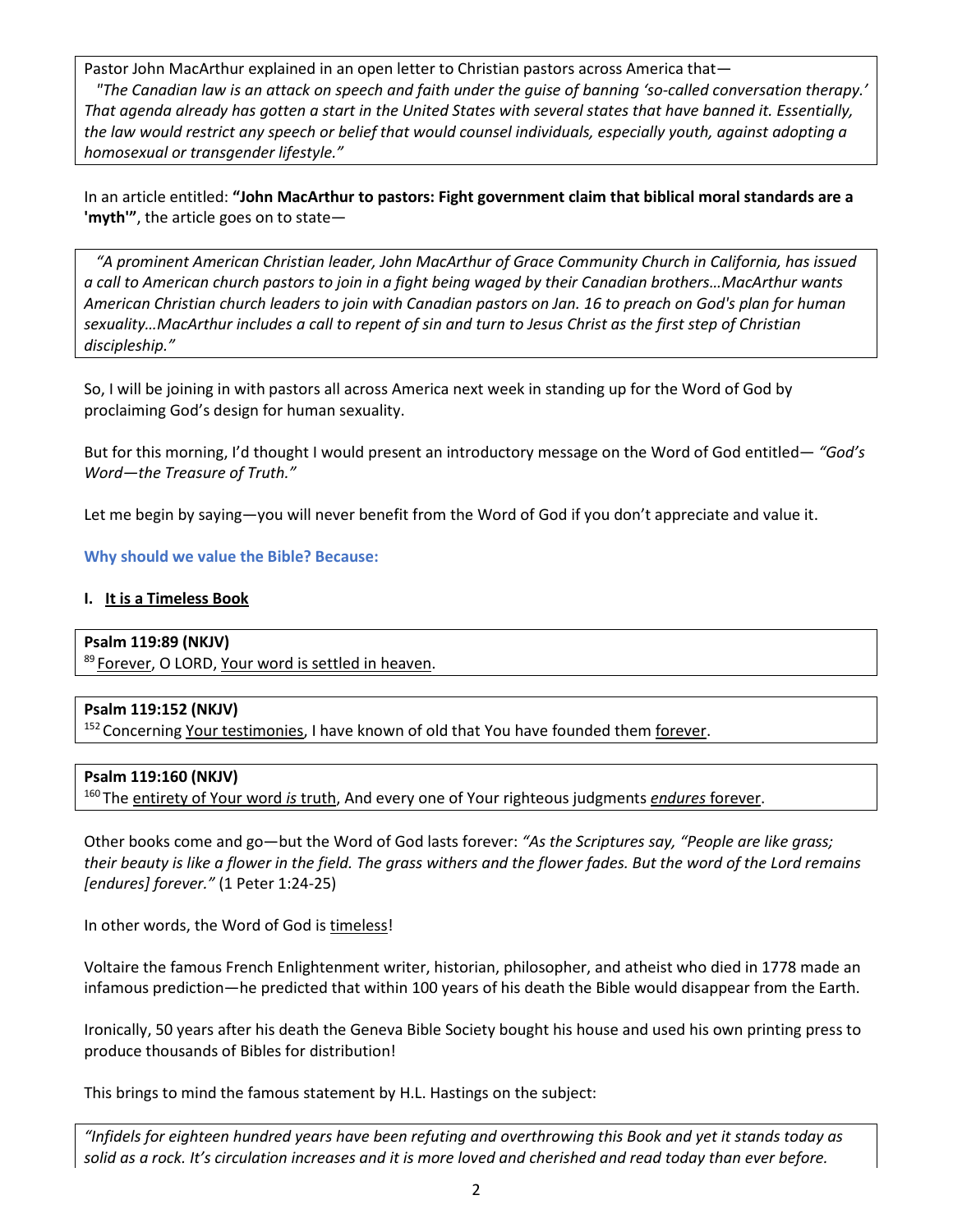*Infidels with all their assaults make about as much impression on this book as a man with a tack hammer would on the Pyramids of Egypt. When the French monarch proposed the persecution of the Christians in his domain, an old statesman and warrior said to him, 'Sire, the Church of God is an anvil that has worn out many hammers.' So the hammers of infidels have been pecking away at this Book for ages, but the hammers are worn out and the anvil still endures. If this Book had not been the Book of God, men would have destroyed it long ago. Emperors and popes, kings and priests, princes and rulers have all tried their hand at it; they die and the Book still lives."* 

**We should also value the Bible because:**

# **II. It is a Truthful Book**

# **Psalm 119:142 (NKJV)**

142 Your righteousness *is* an everlasting righteousness, And Your law *is* truth.

#### **Psalm 119:151 (NKJV)**

151 You *are* near, O LORD, And all Your commandments *are* truth.

# **Psalm 119:160 (NKJV)**

160 The entirety of Your word *is* truth…

#### **John 17:17 (NKJV)**

 $17$  Sanctify them by Your truth. Your word is truth.

As I said earlier, today the Word of God has come under attack like never before—which includes attacks from inside the church as well! (2 Timothy 4:1-5)

Many are attacking it through a direct frontal assault by simply denying it is in fact—the Word of God!

They say it's a collection of man-made myths, allegories, and moral principles all brought together under a single cover which we can learn some principles from—but it is not to be taken as inerrant, divine truth.

#### **2 Timothy 3:16-17 (NKJV)**

16 All Scripture *is* given by inspiration of God, and *is* profitable for doctrine, for reproof, for correction, for instruction in righteousness,  $17$  that the man of God may be complete, thoroughly equipped for every good work.

"Inspiration" is a translation of the Greek word *theopneustos*—which literally means *"God-breathed."*

The idea is that all Scripture has been *'breathed-out'* **by God.**

That's an interesting way to put it because it reminds us of Genesis 2:7—*"And the LORD God formed man of the dust of the ground and breathed into his nostrils the breath of life; and man became a living being".*

The idea is that God breathed life into the Scriptures the same way He breathed life into Adam—even as the book of Hebrews declares, *"The Word of God is living and powerful…"* (Hebrews 4:12)

The doctrine of the authority of the Bible is often described with the phrase, *"verbal, plenary inspiration."* what does this phrase mean?

**Verbal** inspiration means that every word of Scripture is God-given. The idea is that every single word in the Bible is there because God wanted it there—there are no exceptions.

**Plenary** means that "all parts" of the Bible are equally authoritative.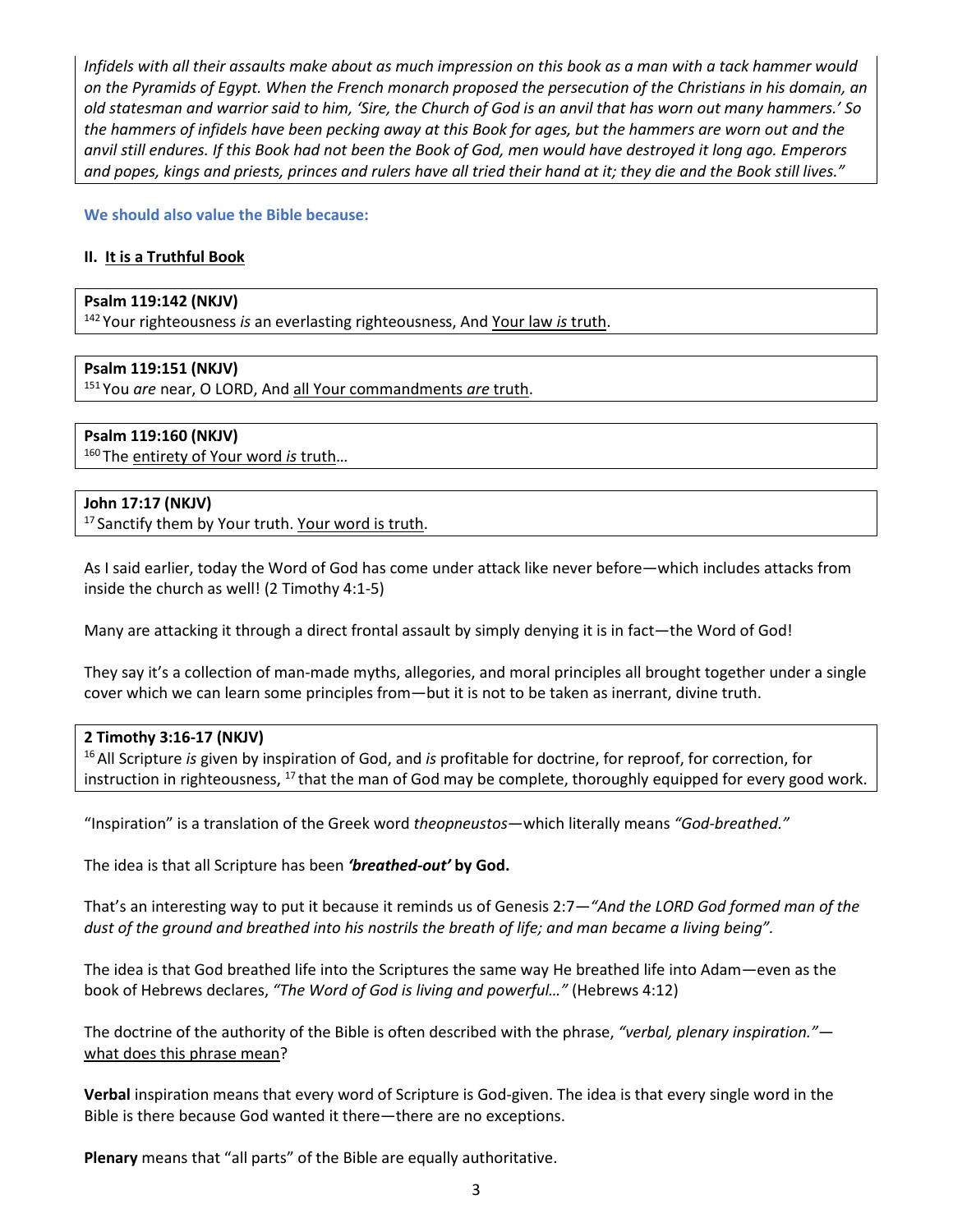# **Matthew 4:4 (NKJV)**

4 But He [Jesus] answered and said, "It is written, *'Man shall not live by bread alone, but by every word that proceeds from the mouth of God.' "*

**We should also value the Bible because:**

#### **III. It is a Transforming Book**

One of the most dramatic examples of the Bible's divine ability to transform lives involved the famous story of *Mutiny on the Bounty*.

One author said concerning this:

*"Most of us have heard the story of the Mutiny on the Bounty, but few of us have heard how the Bible played a very vital part in that historical event.* 

 *The Bounty was a British ship which set sail from England in 1787, bound for the South Seas. The idea was that those on board would spend some time among the islands, transplanting fruit-bearing and food-bearing trees, and doing other things to make some of the islands more habitable.* 

 *After ten months of voyage, the Bounty arrived safely at the island of Tahiti, and for six months the officers and the crew gave themselves to the duties placed upon them by their government.*

 *When the special task was completed, however, and the order came to embark again, the sailors rebelled. They had formed strong attachments for the native girls, and the climate and the ease of the South Sea Island life was much to their liking. The result was mutiny on the Bounty, and the sailors placed Captain Bligh and a few loyal men adrift in an open boat. Captain Bligh, in an almost miraculous fashion, survived the ordeal, was rescued, and eventually arrived home in London to tell his story. An expedition was launched to punish the mutineers, and in due time fourteen of them were captured and paid the penalty under British law.*

 *But nine of the men had gone to another distant island called Pitcairn Island. There they formed a colony. Perhaps there has never been a more degraded and debauched social life than that of that colony. They learned to distill whiskey from a native plant, and the whiskey, as usual, along with other habits, led to their ruin.* 

 *Disease and murder took the lives of all the native men and all but one of the white men named Alexander Smith. He found himself the only man on an island, surrounded by a crowd of women and half-breed children. Alexander Smith found a Bible among the possessions of a dead sailor.* 

 *The Book was new to him. He had never read it before. He sat down and read it through. He believed it and he began to appropriate it. He wanted others to share in the benefits of this book, so he taught classes to the women and the children, as he read to them and taught them the Scriptures.*

 *In 1808, 20 years after the mutiny on the Bounty. a ship from Boston discovered the community on Pitcairn Island. When the captain of the ship returned to America, he took news of the only mutineer to survive and of what he called, "The most perfect Christian society that he had ever seen."* 

 *A miniature Utopia was discovered. The people were living in decency, prosperity, harmony, and peace. There*  was nothing of crime, disease, immorality, insanity, or illiteracy. How was it accomplished? By the reading, the *believing, and the appropriating of the truth of the Word of God!"*

The Bible has power to transform lives—if it is read and applied.

**The Word of God should also be valued because:** 

# **IV. It is a Treasured Book**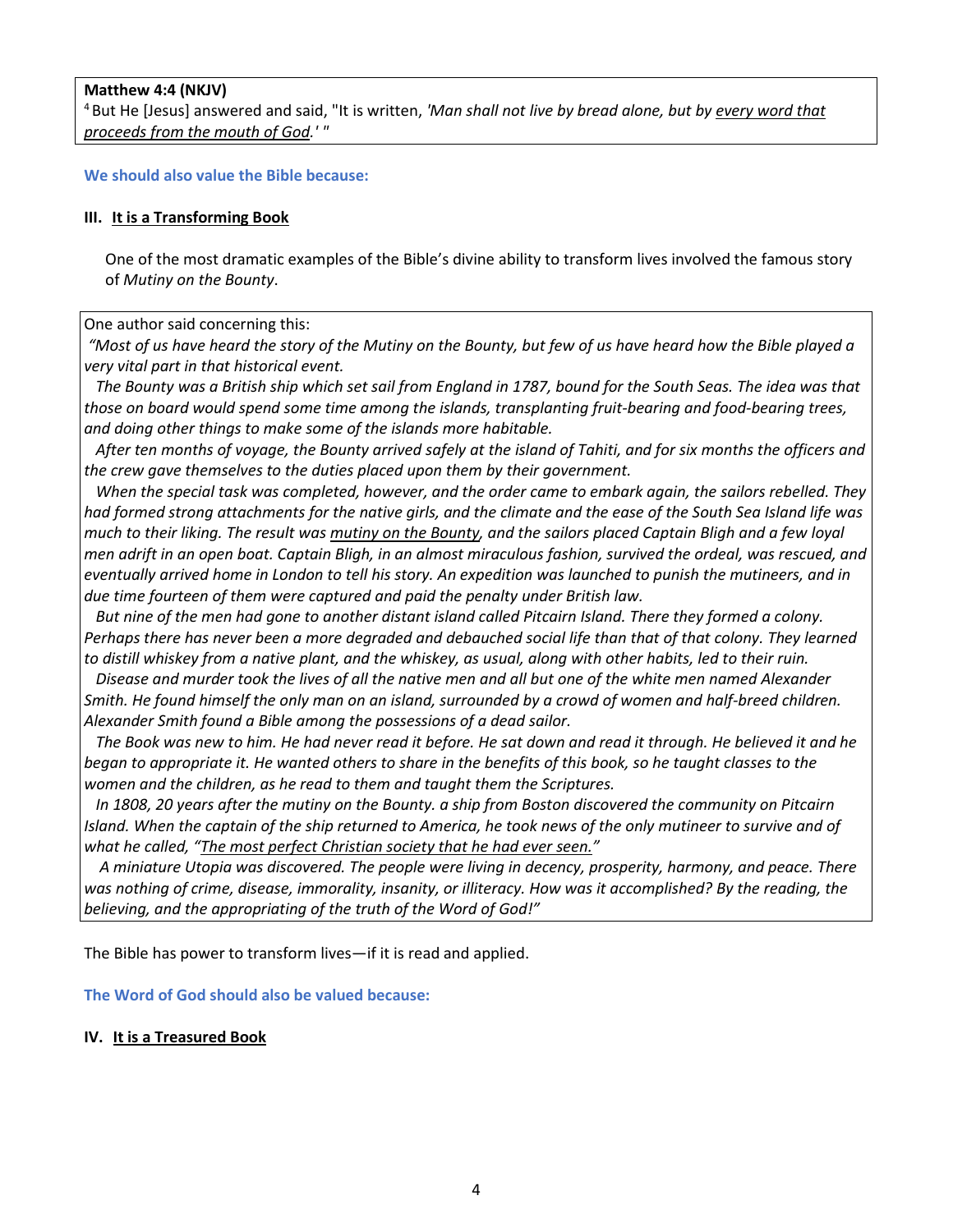# **Psalm 119:162 (NKJV)**

 $162$  I rejoice at Your word as one who finds great treasure.

### **Psalm 119:127 (NKJV)**

<sup>127</sup> Therefore I love Your commandments more than gold, yes, than fine gold!

# **Romans 11:33 (NKJV)**

33 Oh, the depth of the riches both of the wisdom and knowledge of God! How unsearchable *are* His judgments and His ways past finding out!

The Word of God is valuable—but it will only benefit you if you treasure it—and it will only make your life rich if you obey it.

#### Vance Havner—

 *"I have read that years ago in that part of Africa where diamonds in the rough were plentiful, a traveler chanced on boys playing. Closer investigation revealed that they were playing marbles with diamonds!—God forgive us today that we handle His treasures as though they were trifles and the coinage of the eternal as though it were play money. It is no time to play marbles with diamonds!"*

# **D.L. Moody wrote in the front of his Bible:** *"This book will keep you from sin or sin will keep you from this book."*

The Word of God is a 'treasure trove' of great and precious promises and principles—we are:

- *Saved by the Word—1 Timothy 4:16; James 1:21*
- *Cleansed by the Word—Ephesians 5:26; Psalm 119:9*
- *Sanctified by the Word—John 17:17; 1 Timothy 4:6*
- *Guided by the Word—Psalm 119:105*
- *Enlightened by the Word—Psalm 19:8*
- *Kept by the Word—Psalm 17:4; Revelation 3:10*

# **God's Word is truth and** *the only thing that can save and sanctify a person* **which is why the devil tries so hard to undermine and destroy it and has from the very beginning.**

Let me end with a true story that comes from the life of Robert Dick Wilson—a man who truly treasured God's Word.

Robert Wilson was born in 1856—he graduated from Princeton University at the age of twenty and went on to earn a Ph.D. He then did further post-graduate work in Germany for two years where he was exposed to the School of Higher Criticism.

One day after a class where the Bible, in particular the Old Testament, had been ridiculed as untrustworthy young Wilson, who was 25 years old at that time, knelt by his bed and prayed: